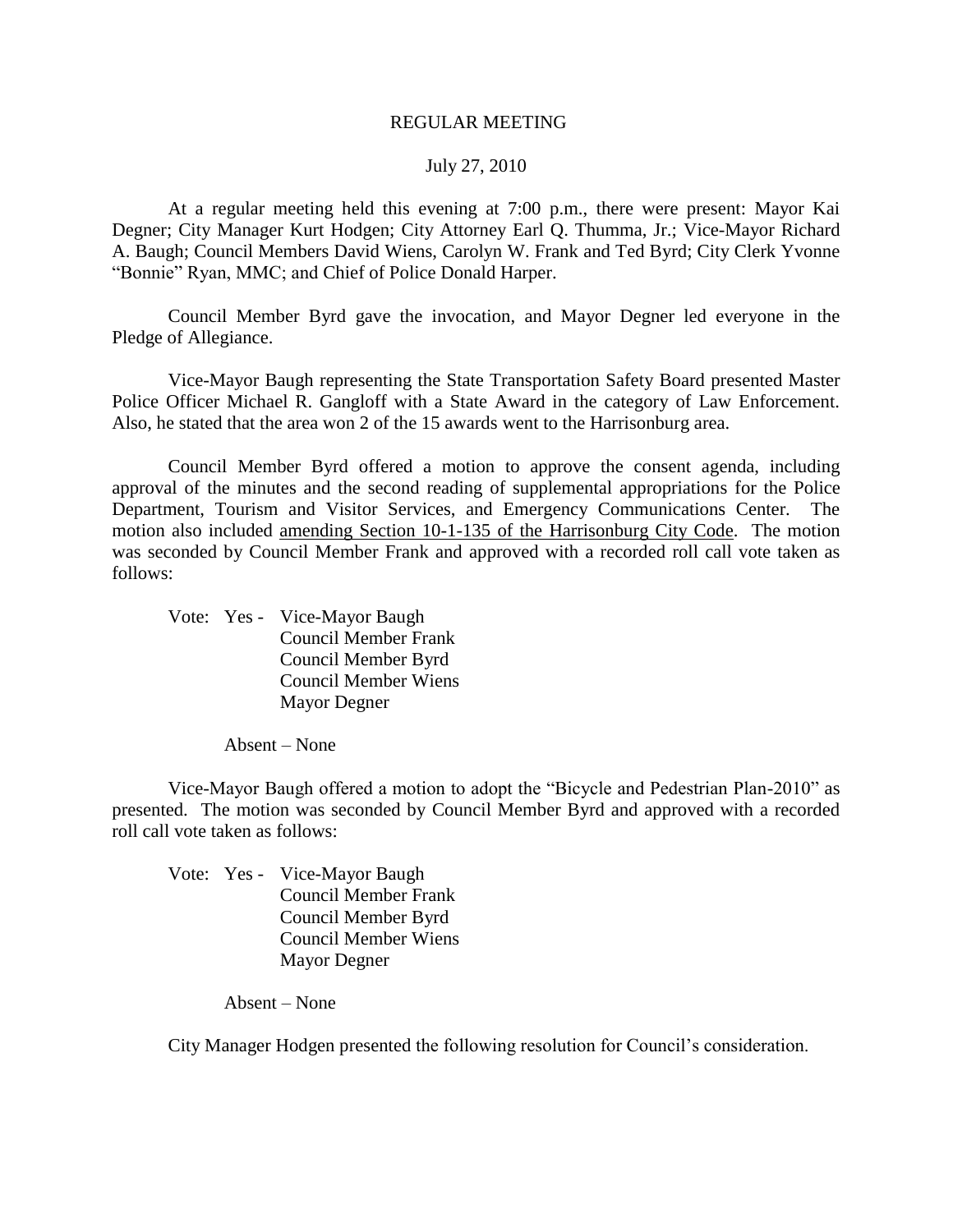#### **A RESOLUTION ENDORSING THE SUBMISSION OF A TIGER II GRANT APPLICATION FOR THE ERICKSON AVE-STONE SPRING RD/SOUTHEAST CONNECTOR**

**WHEREAS, the TIGER II (Transportation Investment Generating Economic Recovery) program was created to (1) preserve and create jobs and promote economic recovery, (2) invest in transportation infrastructure that will provide long-term economic benefits, and (3) assist those most affected by the current economic downturn; and**

**WHEREAS, the Erickson Ave-Stone Spring Road/ Southeast Connector will provide a 6-mile long multimodal east-west corridor through the City of Harrisonburg and Rockingham County, address deficient capacity and critical safety concerns; and**

**WHEREAS, the project is a number one priority for secondary roads for the Harrisonburg Metropolitan Area as outlined in the Constrained Long-Range Transportation Plan; and**

**WHEREAS, the project is included in the City of Harrisonburg's Comprehensive Plan and Rockingham County's Comprehensive Plan; and**

**WHEREAS, the project is included in the State Transportation Improvement Program (STIP) and the Six-Year Improvement Plan (SYIP) and meets all federal, state, and local requirements for construction; and**

**WHEREAS, the project passes through existing fully developed commercial areas and areas receiving extreme interest for future residential and commercial development; and**

**WHEREAS**, **the award of the TIGER II grant would provide funding to allow for the completion of the 6-mile long project and allow the project to proceed in partnership with the City of Harrisonburg, Rockingham County, and the Stone Spring Consortium, a private entity of property owners along the portions of the proposed alignment; and**

**WHEREAS**, **TIGER II Discretionary Grants may be used for up to 80 percent of the costs of a project, but priority must be given to projects for which Federal funding is required to complete an overall financing package; and**

**WHEREAS, an active partnership between the City of Harrisonburg, County of Rockingham, Virginia Department of Transportation, Federal Highway Administration and the Stone Spring Consortium which have contributed a total of \$47.9 million constituting 42.2% of the total project cost thereby meeting the 20% match requirement;** 

**NOW, THEREFORE BE IT RESOLVED that the** *Harrisonburg City Council* **hereby endorses the TIGER II Grant application and request of \$51.5 million by the City of**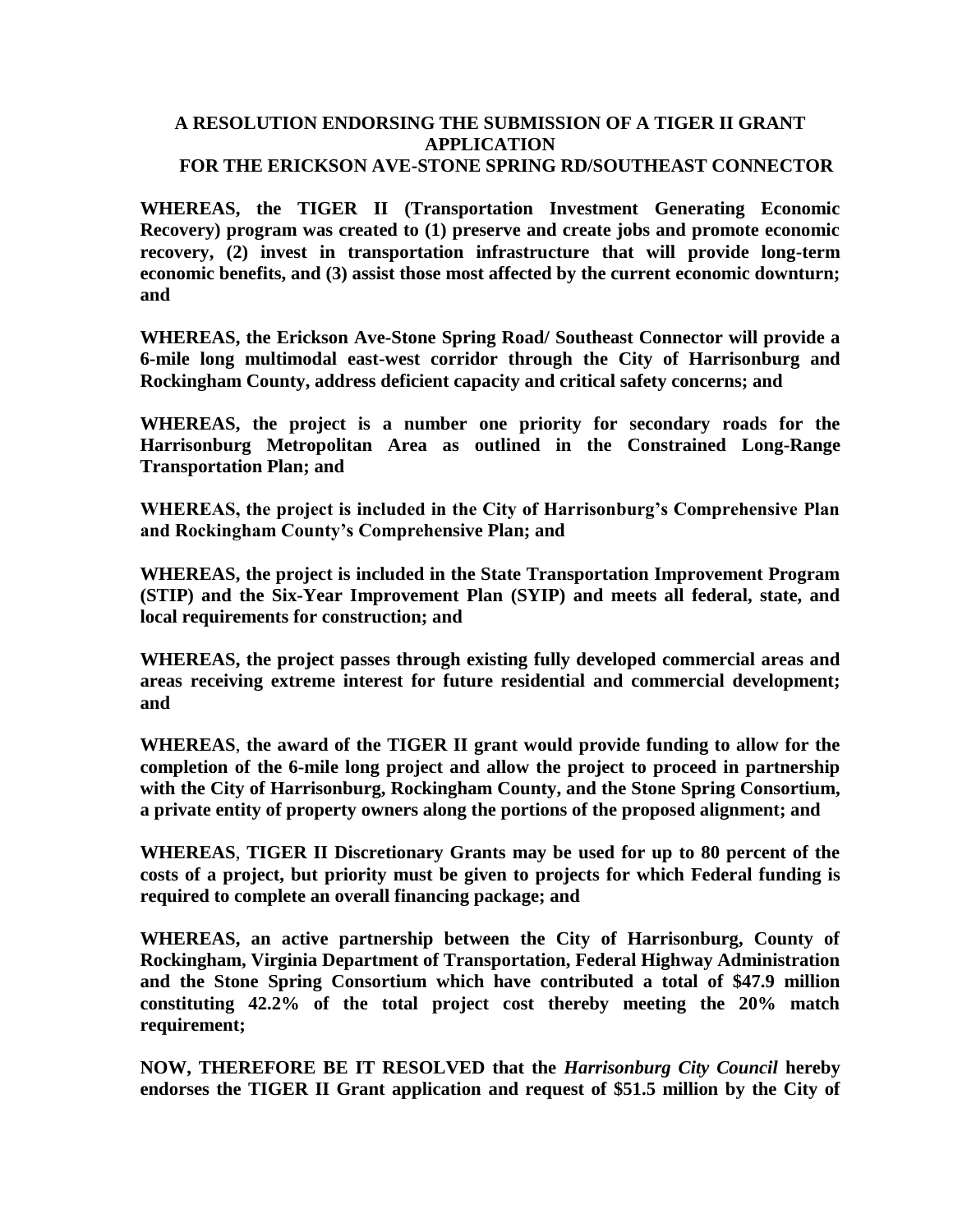**Harrisonburg, Rockingham County and the Stone Spring Consortium for the construction of Erickson Avenue-Stone Spring Road/Southeast Connector, extending between west city limits and Route 33.** 

**Adopted this \_\_\_\_ day of \_\_\_\_\_\_\_\_\_\_, 2010**

**BY: \_\_\_\_\_\_\_\_\_\_\_\_\_\_\_\_\_\_\_\_\_\_\_\_\_\_\_\_**

 **Kai Degner, Mayor**

**ATTEST: \_\_\_\_\_\_\_\_\_\_\_\_\_\_\_\_\_\_\_\_\_\_\_\_\_\_**

# **Yvonne H. Ryan, MMC, City Clerk**

Council Member Byrd offered a motion to adopt the "Resolution TIGER GRANT II". The motion was seconded by Council Member Wiens and approved with a unanimous voice vote.

City Manager Hodgen presented a request to authorize the re-appropriation of several encumbrances that were outstanding at June 30, 2010. Mr. Hodgen said the purchase orders were for goods and services which were contracted for but not received prior to June 30, 2010. These funds are predominantly for paving projects and transit bus purchases that were not completed at fiscal year-end. The 2010-2011 budget will increase by \$2,942,682.73. Council Member Byrd offered a motion to approve this request for a first reading, and that:

|    | \$1,234,865.88 chge. to: 1000-31010 Amount from fund balance       |
|----|--------------------------------------------------------------------|
|    | 150,534.90 chge. to: 1111-31010 Amount from fund balance           |
|    | 22,505.95 chge. to: 2011-31010 Amount from fund balance            |
|    | 27,099.00 chge. to: 2012-31010 Amount from fund balance            |
|    | 54,375.00 chge. to: 2013-31010 Amount from fund balance            |
|    | 1,439,612.00 chge. to: 2013-33305 Transit-Capital grant for buses  |
|    | 13,690.00 chge. to: 2013-33306 Transit – Operational               |
| \$ | 825.00 approp. to: 1000-121313-45530 Training and travel           |
|    | 1,529.58 approp. to: 1000-121313-46010 Office supplies             |
|    | 1,954.80 approp. to: 1000-121313-46152 Tags decals stamps – resale |
|    | 4,725.00 approp. to: 1000-121313-48121 Furniture and fixtures      |
|    | 3,712.12 approp. to: 1000-122011-43320 Service contract            |

- 4,765.00 approp. to: 1000-310231-48111 Machinery and equipment
- 7,900.12 approp. to: 1000-310431-48171 Hardware
- 90,236.01 approp. to: 1000-310431-48272 Hardware
- 83,310.99 approp. to: 1000-310431-48273 Software
- 6,516.42 approp. to: 1000-310631-46100 Police supplies
- 9,098.00 approp. to: 1000-320232-48113 Equipment
- 8,536.33 approp. to: 1000-350532-48113 Equipment
- 1,000,737.32 approp. to: 1000-410241-43372 Main & repairs-allowable 1,685.40 approp. to: 1000-710271-48184 Improvements
	- 3,413.60 approp. to: 1000-710671-43320 Service contracts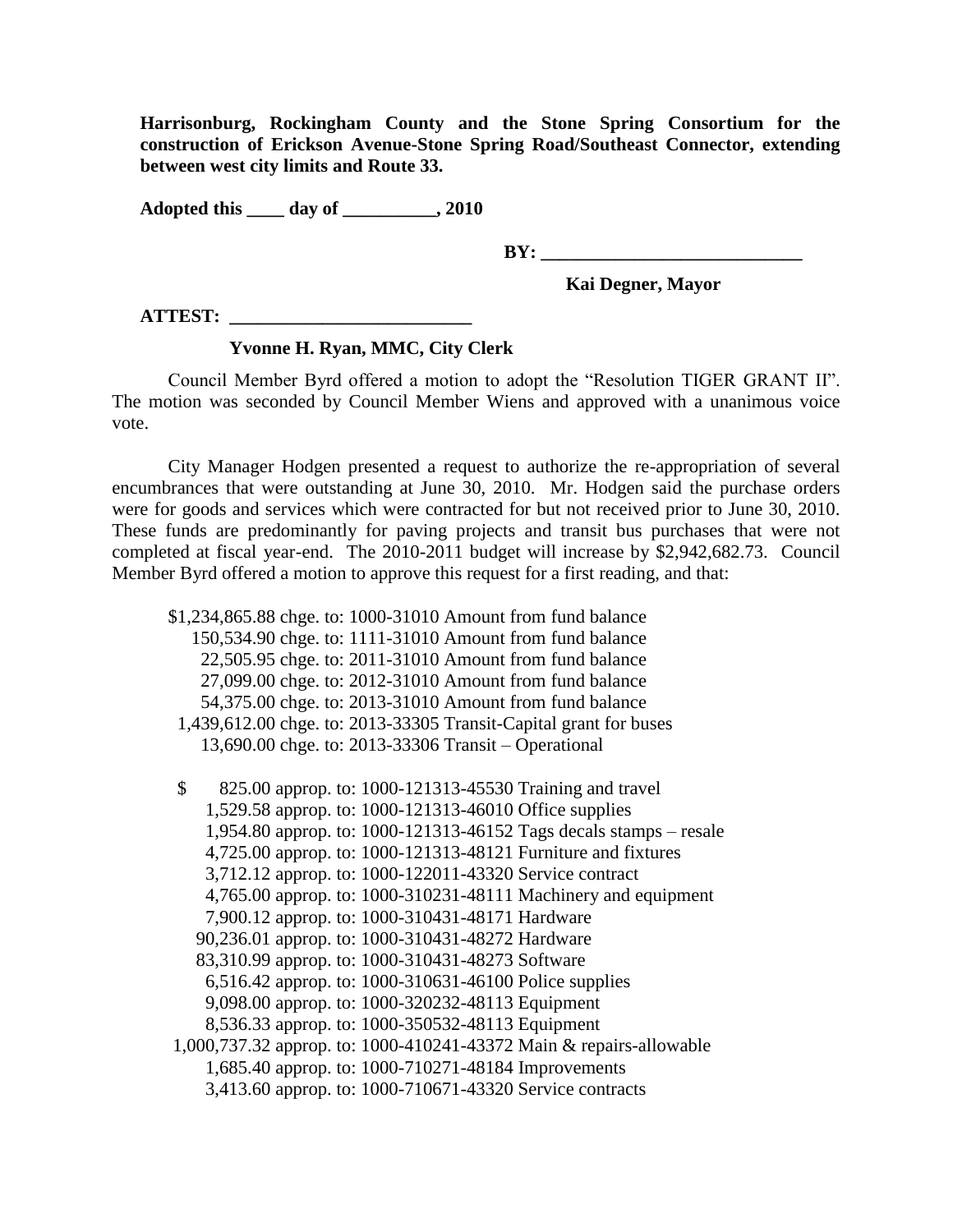5,920.19 approp. to: 1000-710671-43700 Contracted services 99,845.55 approp. to: 1111-111114-40610 Instruction 6,990.00 approp. to: 1111-111114-40620 Admin-Attend-Health ser. 39,693.75 approp. to: 1111-111114-40640 Operations & maintenance 4,005.60 approp. to: 1111-111114-40680 Technology 5,005.95 approp. to: 2011-332061-43100 Professional services 17,500.00 approp. to: 2011-372061-48181 Buildings and grounds 7,500.00 approp. to: 2012-432061-43100 Professional services 12,175.00 approp. to: 2012-472061-48181 Buildings and grounds 7,424.00 approp. to: 2012-472061-48225 Radio meters 13,690.00 approp. to: 2013-872081-48156 Automotive equipment 1,493,987.00 approp. to: 2013-872081-48253 Transit buses

The motion was seconded by Vice-Mayor Baugh and approved with a recorded roll call vote taken as follows:

Vote: Yes - Vice-Mayor Baugh Council Member Frank Council Member Byrd Council Member Wiens Mayor Degner

Absent – None

City Manager Hodgen presented for Council consideration's enacting Section 16-4-19 of the Harrisonburg City Code. This ordinance was recommended to the City by the Commonwealth Attorney's office and will provide a mechanism for the Police Department and private property owners to use in dealing with trespassing and bad behavior. Mr. Hodgen also said that Staff continues to work with appropriate agencies and other entities to develop additional tools to address issues that could limit and/or reduce the likelihood of a recurrence of the events of April 10. Council Member Byrd offered a motion to approve this ordinance for a first reading as presented. The motion was seconded by Vice-Mayor Baugh and approved with a recorded roll call vote taken as follows:

Vote: Yes - Vice-Mayor Baugh Council Member Frank Council Member Byrd Council Member Wiens Mayor Degner

Absent – None

Chief of Police Donald Harper presented a supplemental request for the Police Department. These funds are a reimbursement for members of the SWAT team who attended a SWAT competition. The Harrisonburg team finished the competition in second place. Council Member Byrd offered a motion to approve this request for the first reading, and that: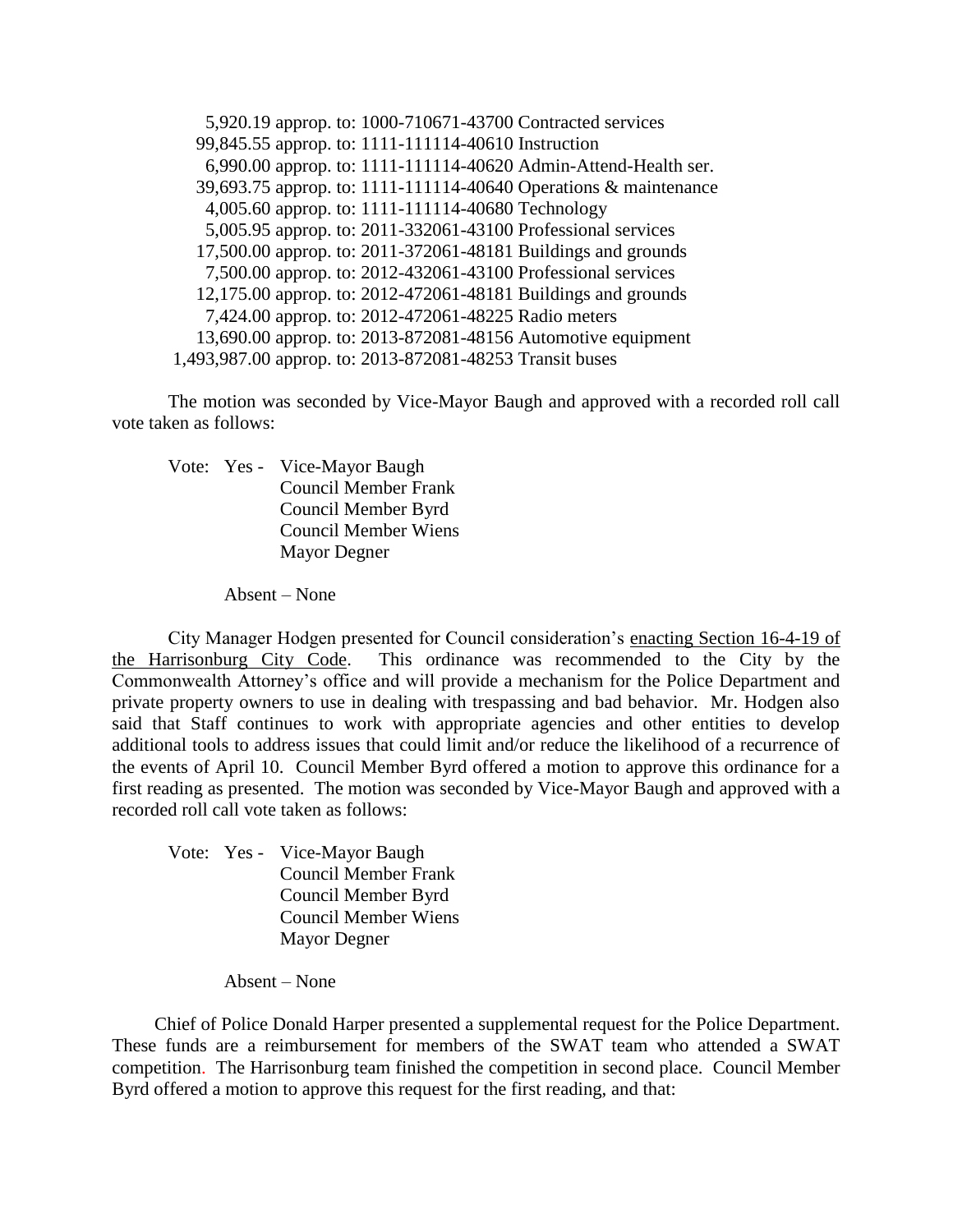\$1,380.68 chge. to: 1000-31901 Recoveries

\$1,380.68 approp. to: 1000-310631-45530 Training/Travel

This motion was seconded by Council Member Wiens and approved with a recorded roll call vote taken as follows:

Vote: Yes - Vice-Mayor Baugh Council Member Frank Council Member Byrd Council Member Wiens Mayor Degner

Absent – None

Council Member Byrd offered a motion that Bonnie Keppel, H.R.D. Manager RMH, and David Holsinger, Vice-President Valley Blox, be appointed to a second term on the Shenandoah Valley Workforce Investment Board to expire June 30, 2014. The motion was seconded by Council Member Frank and approved with a unanimous voice vote.

At 7:33 p.m., Vice-Mayor Baugh offered a motion that Council enter into a closed session for consultation with legal counsel requiring the provision of legal advice of such legal counsel, exempt from public meeting requirements pursuant to Section 2.2-3711(A)(7) of the Code of Virginia. The motion was seconded by Council Member Byrd and approved with a recorded roll call vote taken as follows:

Vote: Yes - Vice-Mayor Baugh Council Member Frank Council Member Byrd Council Member Wiens Mayor Degner

Absent – None

At 8:00 p.m., the closed session ended and the regular session reconvened. City Attorney Thumma read the following statement, which was agreed to with a unanimous recorded vote of Council: I hereby certify to the best of my knowledge and belief that (1) only public matters lawfully exempt from open meeting requirement pursuant to Chapter 21 of Title 2.1 of the Code of Virginia, 1950, as amended, and (2) only such public business matters as were identified in the motion by which the closed session was convened, were heard, discussed, or considered in the closed session by the City Council.

Mayor Degner presented the following resolution for Council's consideration of approval: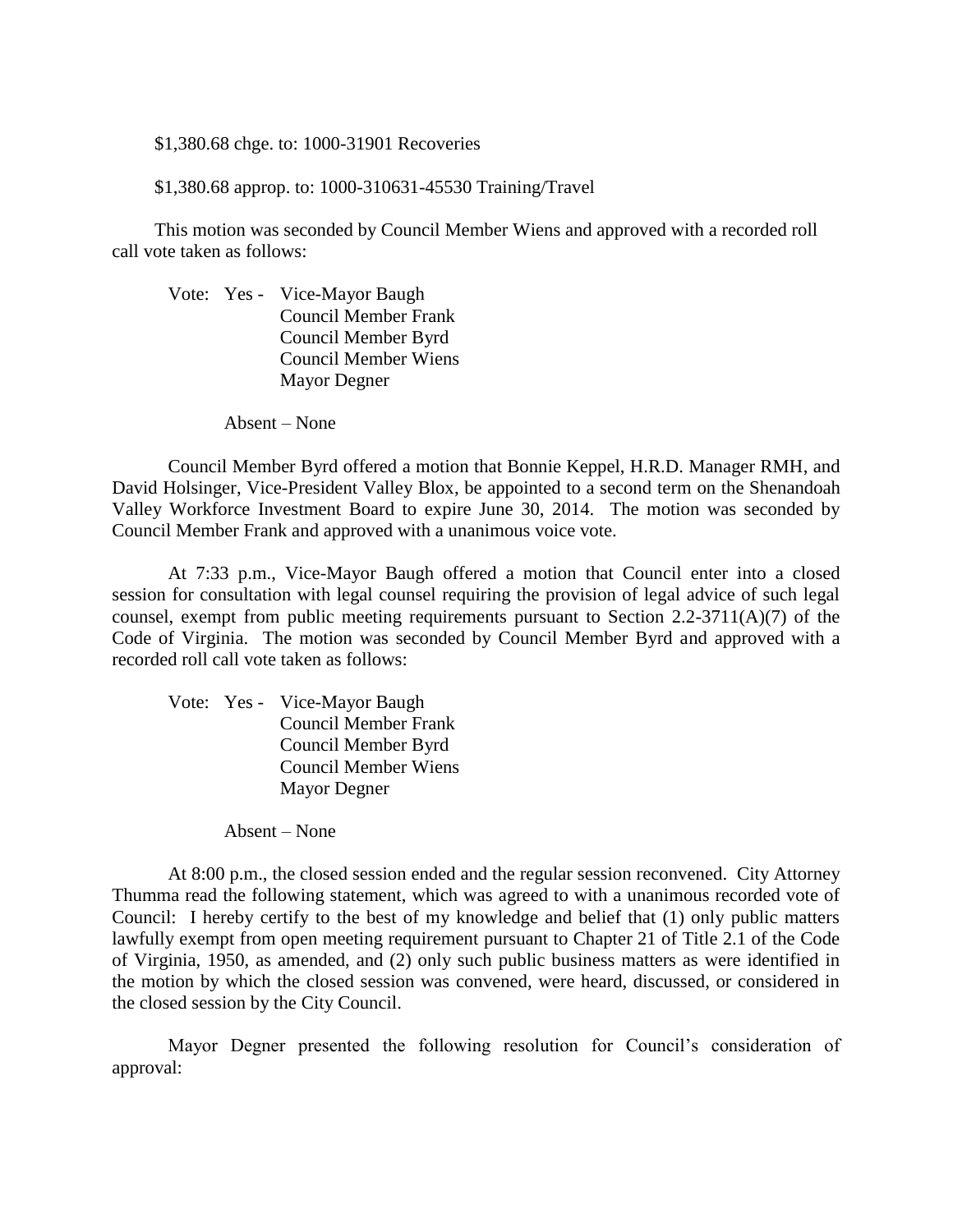# **RESOLUTION OF THE CITY COUNCIL OF THE CITY OF HARRISONBURG, VIRGINIA, RATIFING THE ACTIONS OF THE MAYOR AND CITY ATTORNEY IN FILING AN ANSWER TO THE GENERAL EXCAVATION SERVICES, INC. PROTEST OF JULY 16, 2010**

**WHEREAS, on July 16, 2010 General Excavation Services, Inc. (GEI) filed a protest to the awarding of a contract for the Erickson Ave/Stone Spring Road Phase II project; and**

**WHEREAS, the City of Harrisonburg had ten days to file an answer to the GEI protest; and**

**WHEREAS, the answer to the protest needed to be filed prior to the city council's next meeting on July 27, 2010; and**

**WHEREAS, the Mayor and the City Attorney prepared and filed an answer to the GEI protest on July 23, 2010;** 

# **NOW, THEREFORE, BE IT RESOLVED BY THE CITY COUNCIL OF THE CITY OF HARRISONBURG, VIRGINIA:**

**That the City Council of the City of Harrisonburg, Virginia, does hereby ratify and confirm the actions of the Mayor and City Attorney in promptly filing an answer to the GEI protest and further agrees that the response to the GEI protest was proper and correct.**

**Approved: July 27, 2010.**

**\_\_\_\_\_\_\_\_\_\_\_\_\_\_\_\_\_\_\_\_\_\_\_\_\_\_\_\_\_\_\_\_\_\_ MAYOR**

**ATTEST:**

### **\_\_\_\_\_\_\_\_\_\_\_\_\_\_\_\_\_\_\_\_\_\_\_\_\_\_\_\_\_\_\_\_ CLERK OF THE COUNCIL**

Vice-Mayor Baugh offered a motion to adopt the resolution. The motion was seconded by Council Member Frank and approved with a recorded roll call vote taken as follows:

Vote: Yes - Vice-Mayor Baugh Council Member Frank Council Member Byrd Council Member Wiens Mayor Degner

Absent – None